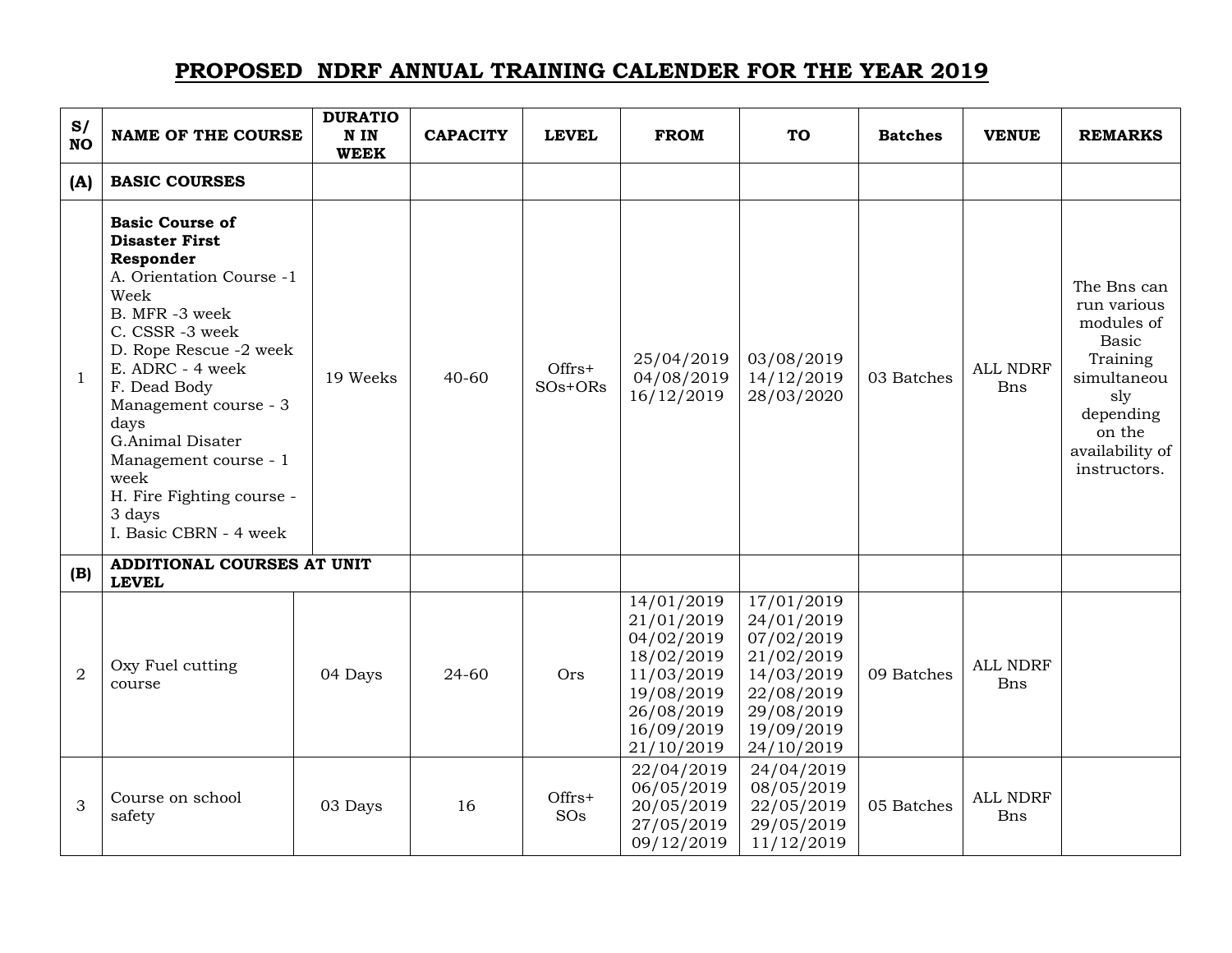| $\overline{4}$ | Equipment handling<br>& Maintenance course       | 02 Weeks        | 24-30 | $SOs+ORS$           | 07/01/2019<br>11/02/2019<br>25/02/2019<br>11/03/2019<br>22/04/2019<br>17/06/2019               | 19/01/2019<br>23/02/2019<br>09/03/2019<br>22/03/2019<br>04/05/2019<br>29/06/2019               | 06 Batches | ALL NDRF<br><b>Bns</b>           |                       |
|----------------|--------------------------------------------------|-----------------|-------|---------------------|------------------------------------------------------------------------------------------------|------------------------------------------------------------------------------------------------|------------|----------------------------------|-----------------------|
| 5              | Boat maintenance<br>Course                       | 04 Days         | 24-30 | Ors                 | 18/02/2019<br>05/03/2019<br>26/03/2019<br>09/04/2019<br>07/05/2019<br>20/05/2019<br>10/11/2019 | 21/02/2019<br>08/03/2019<br>29/03/2019<br>12/04/2019<br>10/05/2019<br>23/05/2019<br>22/11/2019 | 07 Batches | ALL NDRF<br><b>Bns</b>           |                       |
| (C)            | <b>COLLECTIVE TRAINING OF NDRF</b><br><b>COY</b> |                 |       |                     |                                                                                                |                                                                                                |            |                                  |                       |
| 6              | Collective Training of<br><b>NDRF Coy</b>        | 06 Weeks        | 166   | Offrs+<br>$SOs+ORS$ | 25/03/2019<br>17/06/2019<br>23/09/2019                                                         | 04/05/2019<br>27/07/2019<br>01/11/2019                                                         | 03 Batches | ALL NDRF<br>Bns                  | Coy detailed<br>by Bn |
| (D)            | ADVANCE COURSES FOR NDRF PERSONNEL               |                 |       |                     |                                                                                                |                                                                                                |            |                                  |                       |
| $\overline{7}$ | TOT MFR & CSSR                                   | 04 Weeks        | 24-30 | Offrs+ SOs          | 01/04/2019<br>29/04/2019<br>03/06/2019<br>01/07/2019                                           | 27/04/2019<br>18/05/2019<br>29/06/2019<br>27/07/2019                                           | 04 Batches | <b>NDRF</b><br>Academy<br>Nagpur |                       |
| 8              | TOT CBRN                                         | 04 Weeks        | 24-30 | Offrs+ SOs          | 4/2/2019<br>11/03/2019                                                                         | 2/3/2019<br>06/04/2019                                                                         | 02 Batches | 5Bn<br><b>NDRF</b>               |                       |
| 9              | TOT CADRE                                        | 02 Weeks        | 24-30 | Offrs+ SOs          | 11/02/2019<br>22/04/2019<br>17/11/2019<br>08/12/2019                                           | 23/02/2019<br>04/05/2019<br>30/11/2019<br>21/12/2019                                           | 04 Batches | $2$ Bn<br><b>NDRF</b>            |                       |
| 10             | MT MFR & CSSR                                    | 01 Week         | 24-30 | Offrs+ SOs          | 04/02/2019<br>18/02/2019<br>25/02/2019<br>18/03/2019                                           | 09/02/2019<br>23/02/2019<br>02/03/2019<br>23/03/2019                                           | 04 Batches | <b>NDRF</b><br>Academy<br>Nagpur |                       |
| 11             | MT (REFRESHER) IN<br>MFR & CSSR                  | $01\;\rm{Week}$ | 24-30 | Offrs+ SOs          | 25/11/2019<br>02/12/2019<br>09/12/2019                                                         | 30/11/2019<br>07/12/2019<br>14/12/2019                                                         | 03 Batches | <b>NDRF</b><br>Academy<br>Nagpur |                       |
| 12             | TOT (REFRESHER) IN<br>MFR & CSSR                 | 02 Weeks        | 24-30 | Offrs+ SOs          | 21/01/2019<br>16/09/2019<br>30/09/2019<br>13/10/2019<br>28/10/2019                             | 02/02/2019<br>28/09/2019<br>05/10/2019<br>26/10/2019<br>09/11/2019                             | 05 Batches | <b>NDRF</b><br>Academy<br>Nagpur |                       |